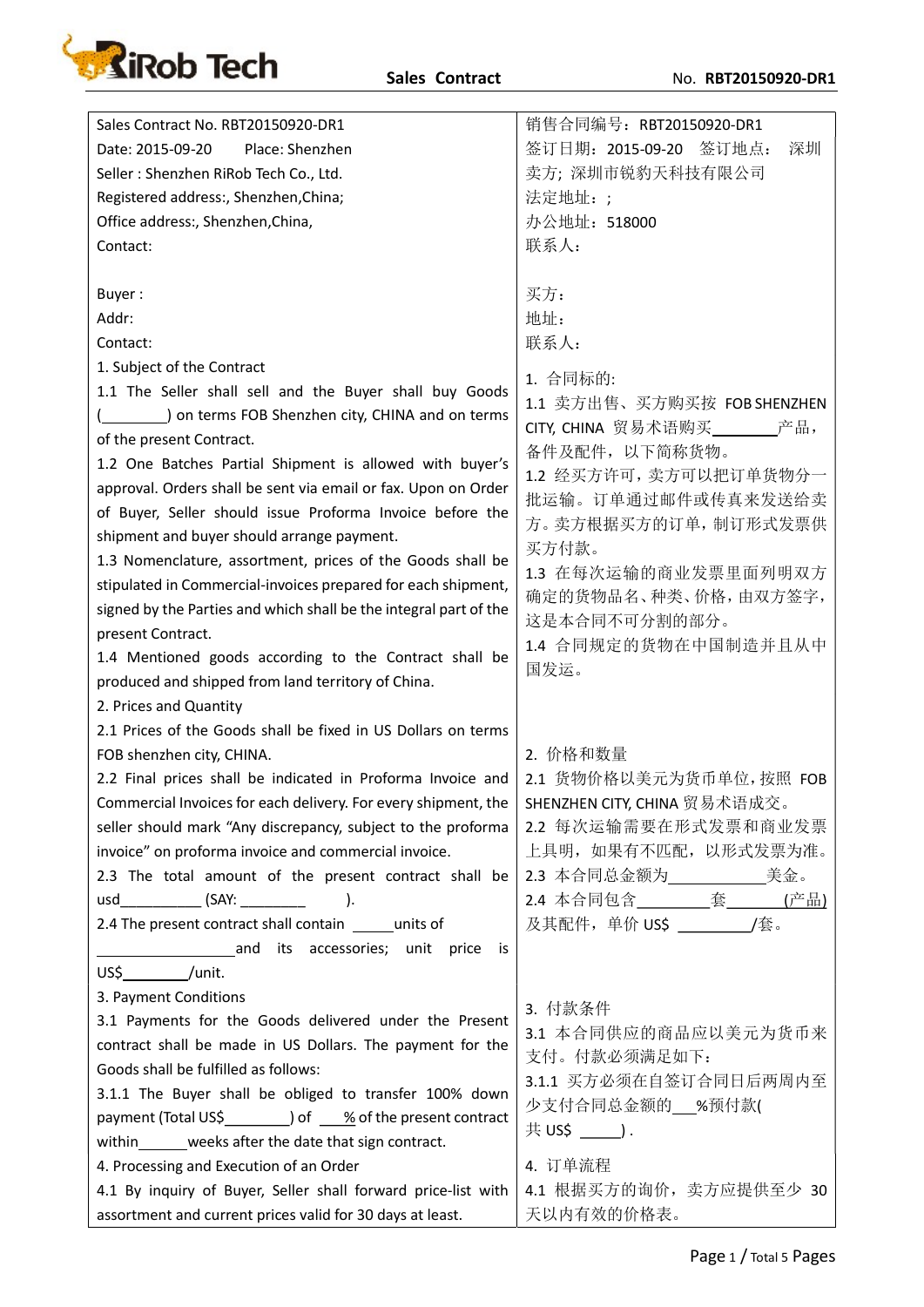

| 4.2 本订单下的每套设备应该包含如下产<br>4.2 Each product agreed in the contract should contain the<br>品和配件:<br>following products and accessories:<br>4.3 自买方确认卖方的合同并通过电邮或<br>4.3 Order is considered to be confirmed by the Parties, from<br>传真给卖方发送总订单___套 100%预付款<br>the moment of the Buyer sign contract and send 100% down<br>payment of _____ Units order Bank slip to Seller by e-mail or<br>银行付款水单这一刻起,本订单被认为是确<br>定执行。<br>fax. |
|--------------------------------------------------------------------------------------------------------------------------------------------------------------------------------------------------------------------------------------------------------------------------------------------------------------------------------------------------------------------------------------------------------------------------|
|                                                                                                                                                                                                                                                                                                                                                                                                                          |
|                                                                                                                                                                                                                                                                                                                                                                                                                          |
|                                                                                                                                                                                                                                                                                                                                                                                                                          |
|                                                                                                                                                                                                                                                                                                                                                                                                                          |
|                                                                                                                                                                                                                                                                                                                                                                                                                          |
| 4.4 所有运输文件必须完全符合国家贸易<br>4.4 All documents shall be issued in total correspondence with                                                                                                                                                                                                                                                                                                                                   |
| 规则,且遵守中国海关法和买方海关法。<br>international rules as well as in correspondence to                                                                                                                                                                                                                                                                                                                                                |
| requirements of Chinese customs and buyer's customs laws.                                                                                                                                                                                                                                                                                                                                                                |
| 5. 运输条款<br>5. Way of Delivery                                                                                                                                                                                                                                                                                                                                                                                            |
| 5.1. The goods of this contract could be delivered in one batch<br>5.1 本合同货物按照双方签订的销售合同                                                                                                                                                                                                                                                                                                                                  |
| 分一批安排运输。<br>shipment.                                                                                                                                                                                                                                                                                                                                                                                                    |
| 6. Specifications, Quality of the Goods                                                                                                                                                                                                                                                                                                                                                                                  |
| 6. 货物规格和品质                                                                                                                                                                                                                                                                                                                                                                                                               |
| 6.1 ____________(产品) 规格必须符<br>correspond to below parameters-                                                                                                                                                                                                                                                                                                                                                            |
| 合下列参数-<br>6.1.1                                                                                                                                                                                                                                                                                                                                                                                                          |
| $6.1.1$ $\qquad \qquad$<br>6.2 Quality of the Goods, delivered under the present Contract,                                                                                                                                                                                                                                                                                                                               |
| 6.2 本合同交付的商品质量,应该符合销售<br>shall correspond to parameters settled in Sales Contract and                                                                                                                                                                                                                                                                                                                                    |
| 合同和产品规格。<br>Specification.                                                                                                                                                                                                                                                                                                                                                                                               |
| 7. Packing and Marking                                                                                                                                                                                                                                                                                                                                                                                                   |
| 7. 包装和唛头<br>7.1. The outer and inner packing of the Goods shall fully protect                                                                                                                                                                                                                                                                                                                                            |
| 7.1 外包装和内包装必需保证商品远离运<br>them from any damage in transit including possibility of                                                                                                                                                                                                                                                                                                                                         |
| 输过程中可能产生的损害。<br>transshipment.                                                                                                                                                                                                                                                                                                                                                                                           |
| 7.2 外包装的唛头必须符合国际运输标准                                                                                                                                                                                                                                                                                                                                                                                                     |
| 7.2. Marking of outer package of the Goods shall be affected<br>和目的地国的包装标准,包括双方确定的文<br>according to the international standards and standards of the                                                                                                                                                                                                                                                                     |
| 件标准。<br>country of final destination.                                                                                                                                                                                                                                                                                                                                                                                    |
| 8.保修条件<br>8. Conditions of Warranty                                                                                                                                                                                                                                                                                                                                                                                      |
| 8.1 卖方对其生产的商品提供——<br>8.1 The Seller warrants the products to be:                                                                                                                                                                                                                                                                                                                                                         |
| (1) Free from defects in material and workmanship under   (1) 自发运之日起 3 个月内,在正常使用的                                                                                                                                                                                                                                                                                                                                        |
| 环境下出现的材料或工艺缺陷, 免费保修<br>normal use and service for a period of three (3) months from                                                                                                                                                                                                                                                                                                                                      |
| (2) 符合卖方产品规格和用户手册的合同<br>the date of delivery.                                                                                                                                                                                                                                                                                                                                                                            |
| 产品给予保修; 一旦商品出售后, 卖方没有<br>(2) Conformed to the Seller's specifications and user manual.                                                                                                                                                                                                                                                                                                                                   |
| Once the products are sold, Rugged Tech has no obligation to<br>义务修改或者升级硬件。                                                                                                                                                                                                                                                                                                                                              |
| modify or update the hardware.<br>8.2 保修服务不适用于由于以下情况造成                                                                                                                                                                                                                                                                                                                                                                   |
| 的故障:<br>8.2 The warranties don't apply to defects resulting from:                                                                                                                                                                                                                                                                                                                                                        |
| (1)用户单方面不合适或不恰当的维修;<br>(1) improper or inadequate maintenance by Customer;                                                                                                                                                                                                                                                                                                                                               |
| (2) 用户或第三方供应的软件;<br>(2) customer or third party supplied software;                                                                                                                                                                                                                                                                                                                                                       |
| (3) 未经许可的修改;<br>(3) unauthorized modification;                                                                                                                                                                                                                                                                                                                                                                           |
| (4) improper use or operation outside of the conditions<br>(4) 超出规定使用环境的不适当的安装和                                                                                                                                                                                                                                                                                                                                          |
| 使用;<br>specified for the products, improper site preparation;                                                                                                                                                                                                                                                                                                                                                            |
| (5) abuse, negligence, accident, liquid spillage, acts of nature<br>(5) 滥用、保管疏忽、意外事件、液体渗透、                                                                                                                                                                                                                                                                                                                               |
| 自然行为如洪水或闪电、遗失、运输损伤;<br>such as flood or lightning damage, loss or damage in transit;                                                                                                                                                                                                                                                                                                                                     |
| (6) 未经许可的保养或维修。<br>(6) Unauthorized maintenance or repair.                                                                                                                                                                                                                                                                                                                                                               |
| 8.3 买方必须准备合适的清关发票来避免返<br>8.3 The Buyer must prepare proper clearance invoice to avoid                                                                                                                                                                                                                                                                                                                                    |
| 回过程中产生的关税,如有例外,需买卖双<br>any duty tax during its return, any exceptions to the Return                                                                                                                                                                                                                                                                                                                                      |
| 方在安排返回之前协商同意,没有任何损坏<br>Policy must be agreed upon in writing between the Seller and                                                                                                                                                                                                                                                                                                                                      |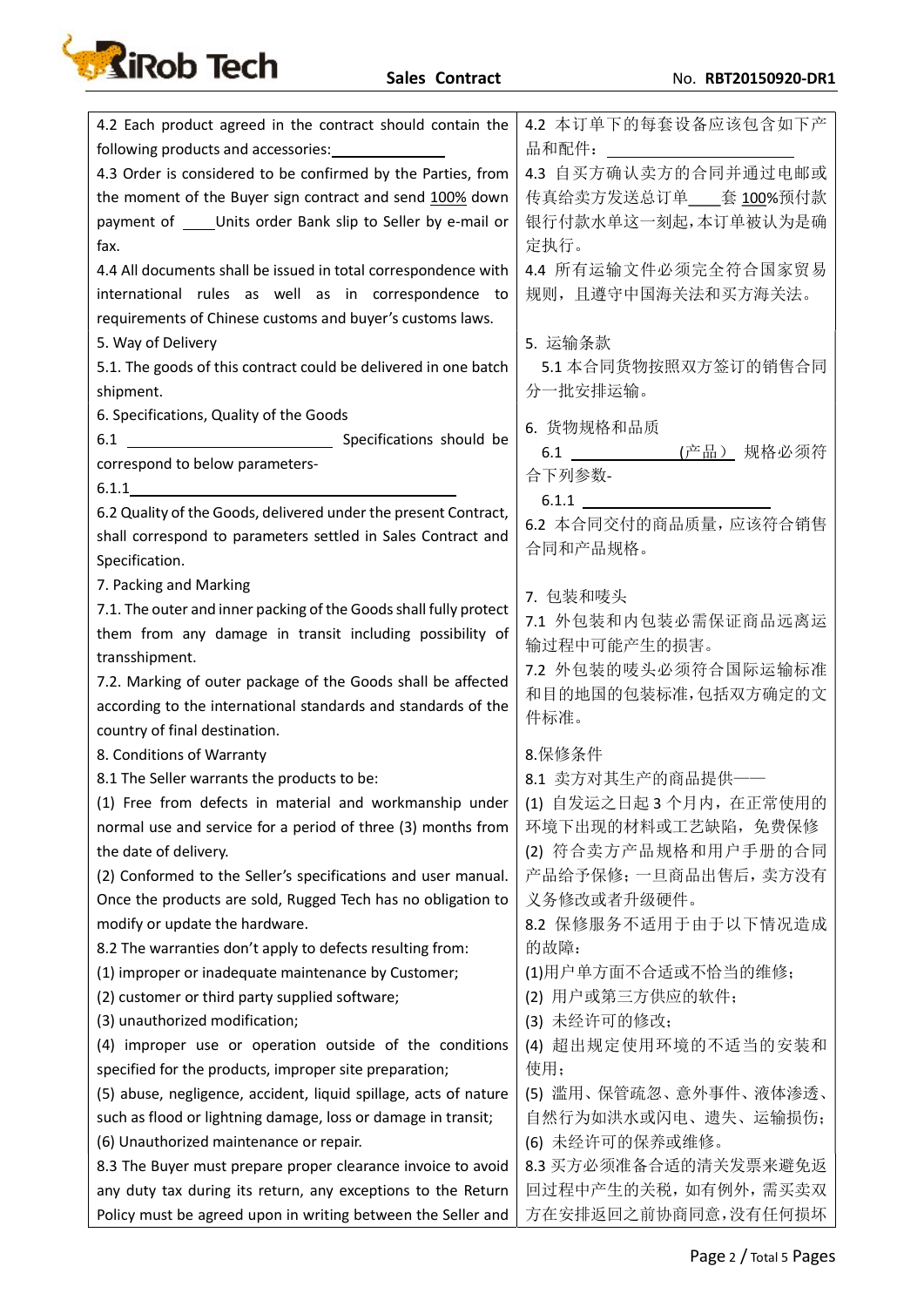

the Buyer prior to return. The accessories without any defect should not be sent together with Handheld. 8.4 If buyer return the broken product for repair, which caused by product quality failure during warranty time and terms, buyer should undertake the freight costs send to china, and seller should undertake the freight costs to send back to Buyer after repair. The Buyer's taxes and dues on Buyer's side, and China taxes and dues on Seller's side. 8.5 If has any quality failure of the product, buyer should issue related report document to seller in advance before ask for repair. 的配件不应该随设备返回。 8.4 如果买方退回有质量缺陷的产品(符合 保修期限和保修条款)进行返修,买方承担 运输费用寄到中国,卖方维修后,承担运输 费用寄到买方。买方的税费由买方承担,中 国的税费由卖方承担。 8.5 如果有任何质量缺陷的产品,买方应出 在提出维修要求前向卖方出具相关的报告。 9. Claims 9.1 In case of detecting of the contradiction to the confirmed goods, the quantity and the quality based on the present Contract during accepting the Goods, the Buyer shall have a right to demand to count the cost of the Goods not corresponding to the listed conditions towards the next order or shipment. Together with claim Buyer is obliged to offer Survey report of International Industry and Trade Bureau. 9.2 If the part of non-conformity is not negotiable, the buyer has a right of refusal based on the deficiency in the quality and quantity, and can ask the Seller to compensate 1 by 1 component for replacement. Total shipment cost for return will be charged to Seller. 9.3 If it is seller's own reason that relieve this order or cancel this order, seller should pay the penalty to buyer based on 30% of total amount of the present contract. If it is buyer's reason that relieve this order or cancel this order, buyer should pay the penalty to seller based on 30% of total amount of the present contract 9. 索赔 9.1 在确认商品验收的过程中,万一买方认 为商品质量和数量与合同条款不符,买方有 权利要求把不符合造成的成本计算入下个 订单或运输。买方有义务提交国际工业和贸 易局的调查报告给卖方以证明此事。 9.2 买方接收货物时无法接受与合同不一 致的地方,买方有权利拒绝接受质量和数量 不符合的部分,并且可以要求卖方提供一对 一的更换,更换过程中产生的运输费用由卖 方承担。 9.3 如因卖方原因而终止合同或取消合同, 卖方需付总合同金额的 30%赔偿给买方,如 因买方原因而终止合同或取消合同,买方同 样需支付总合同金额的 30%赔偿给卖方或 卖方可以保留从买方所付 30%预付款). 10. Force Majeure 10.1 Neither party shall be liable for the failure to perform its obligations under the present Contract partly or fully if such a failure is directly the result of Act of God (fire, flood, earthquake), war, embargo on exportation and importation, and other unforeseeable consequences beyond the parties' reasonable control, if these circumstances have had a direct influence on the performance of the contract. At that the term of carrying out obligations is postponed in proportion to the time, during which the circumstances and their results were present. 10.2 Party having circumstances that disable it to perform the obligation of the contract shall immediately inform the other party about the beginning and ending of the above circumstances. If any party fails to inform the other party immediately it deprives the corresponding party of the ability 10. 不可抗力 10.1 如果发生不可抗力情况(即火灾,水 灾,地震,战争,禁止进出口以及其它合同 双方不抗拒或无法履行义务的情况)造成合 同某一方不能完全或部分履行其合同,按不 可抗力与其后果存在的时间推迟履行义务。 10.2 由于不可抗力条件而不能履行本合同 义务一方,应尽快一天内将妨碍履行义务的 不可抗力的出现及结束情况通知另一方。如 果某一方尽快不通知另一方,未来不能诉诸 于不可抗力情况。 10.3 如果因为一下原因导致卖方交期延 误,卖方不应该承担责任: 1. 卖方检测出任何问题产品 2. 买方指定货物运输代理人的原因 3. 买方付款时间的延迟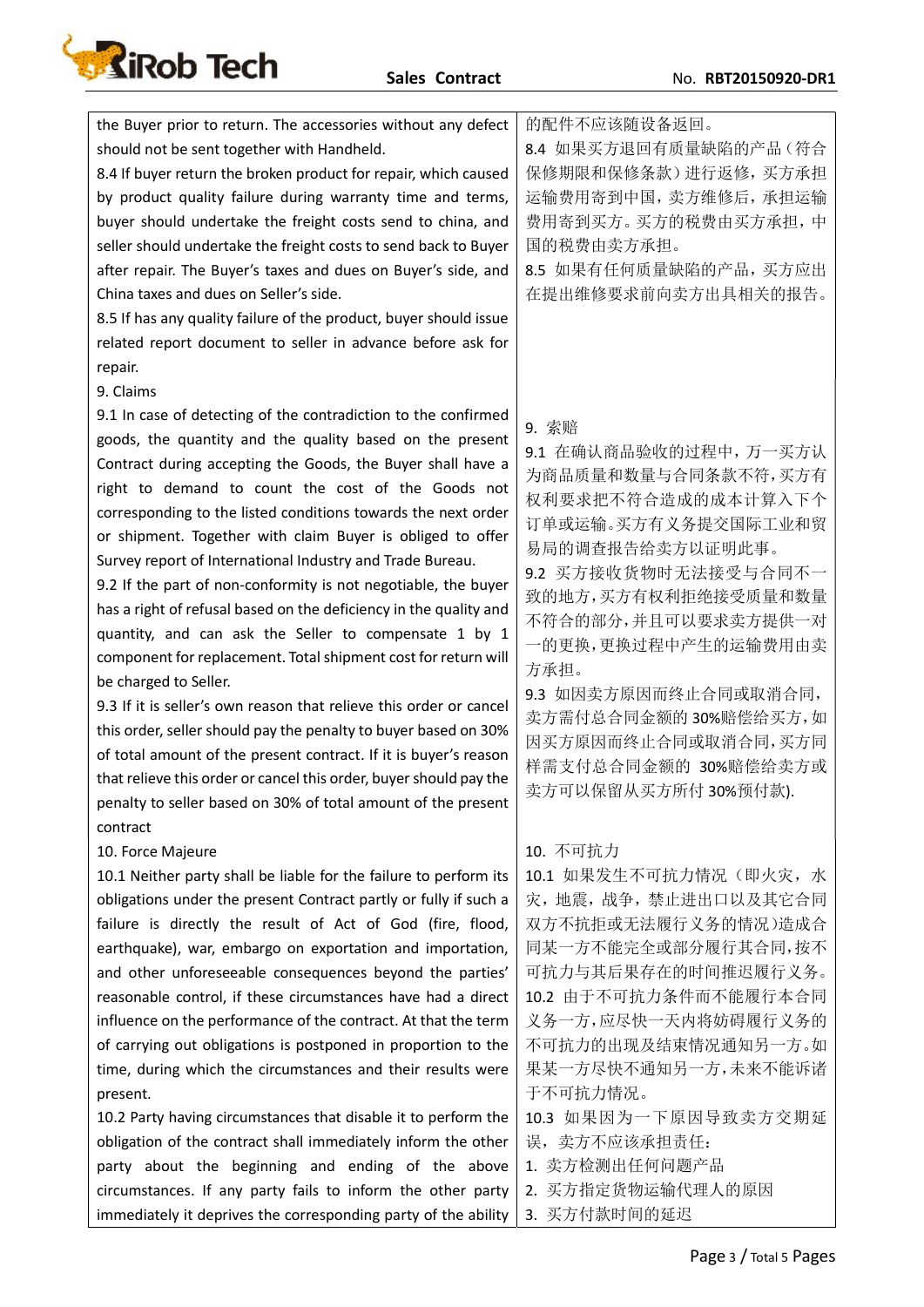

| to appeal to such circumstances in the future.                       |                          |
|----------------------------------------------------------------------|--------------------------|
| 10.3 Seller shall not be liable for the failure to make the delivery |                          |
| on time if such a failure is directly from                           |                          |
| 1. inspection any defects by seller's side                           |                          |
| 2. Buyer's forward agent reason 3. Buyer's postpone payment          |                          |
| time.                                                                |                          |
| 11. Arbitration. Applicable law                                      |                          |
| 11.1 All disputes and controversies that may arise between the       | 11. 仲裁                   |
| parties in connection with the Contract shall be solved by           | 11.1 由于本合同所产生或与本合同有关的    |
| negotiations of the parties.                                         | 一切纠纷, 应尽可能通过双方友好协商解      |
| 11.2 If both parties fail to reach an agreement, it can be           | 决。                       |
| arbitrated by Cietac (China International Economy and Trade          | 11.2. 如双方不能达成协议, 可通过中国国  |
| Arbitration Commission). The applicable law is the Law for           | 际经济贸易仲裁委员会进行审理。依据的法      |
| People's Republic of China                                           | 律为中华人民共和国法律。             |
| 11.3 The Ar bitration adjudication is final and both parties shall   | 11.3 仲裁的决定算是最终裁决而双方应履    |
| comply with the implementation. The Language of arbitration          | 行。法庭审理语言是中文。             |
| is Chinese.                                                          |                          |
| 12. Validity of the contract, the order of its change and            |                          |
| cancellation                                                         |                          |
| 12.1 The validity of the present contract continues                  | 12. 合同的有效期, 变更和取消        |
| till                                                                 | 12.1 本合同的有效期到            |
| 12.2 Any amendments and addenda to the present contract are          | 12.2 本合同的任何修订和附录必须以双方    |
| valid only if being done in written form and signed by               | 授权代表签字的书面形式生成后才能生效。      |
| authorized representatives of both parties.                          | 12.3 本合同在以下指定条件下可以终止:    |
| 12.3 This contract may be terminated for the following reasons:      | 买卖双方互相协商同意;仲裁法庭的宣判结      |
| Under the mutual agreement of the parties; Under the decision        | 论。                       |
| of Court.                                                            | 12.4 取消合同并不免除当事人在合同执行    |
| 12.4 Cancellation of contract does not absolve Parties of            | 过程中应尽的义务,以及合同执行过程中按      |
| obligations, appeared during execution of contract, as well as       | 照中国法律所产生的费用、罚款或任何其他      |
| duties to contribute charges and penalties or any other              | 责任义务。                    |
| responsibilities, stated by this Contract and law of China.          |                          |
| 13. Miscellaneous                                                    | 13. 其它条件                 |
| 13.1 This Contract is valid since the date of signing by both        | 13.1 本合同自双方签署之日起有效。      |
| parties.                                                             | 13.2 如自本合同签订日起 30 天内一方未  |
| 13.2 In case neither party gives notice of termination to the        | 向对方表明意图废除合同,那么不需签订新      |
| other party within 30 (thirty) days after sign the sales contract,   | 的合同。                     |
| then no need to sign a new sales contract.                           | 13.3 本合同的任何更改和补充只有在以书    |
| 13.3 All alterations and amendments to the Contract shall be         | 面形式形成, 并经双方代表签字后能生效。     |
| valid if made in a written form and signed by the parties.           | 13.4 本协议及其所有附件应按照《联合国    |
| 13.4 This Agreement and all appendices to it shall be governed       | 海洋法公约》签订国际货物销售"和"2010年   |
| by and construed in accordance with the "United Nations              | 国际贸易术语解释通则"。             |
| Convention on Contracts for the International Sale of Goods"         | 13.5 本合同一式两份, 各以英, 中文书就, |
| and "INCOTERMS 2010".                                                | 双方各执一份。两种文本具有同等法律效       |
| 13.5 The present Contract is drawn up in two copies (one for         | 力。如果买家和卖家对中文合同和英文的内      |
| each of the party) in English and in Chinese which have equal        | 容理解存在争议,则以英文合同或中午合同      |
| force. In case if Buyer and Seller will have a controversy over      | 为准。                      |
|                                                                      |                          |